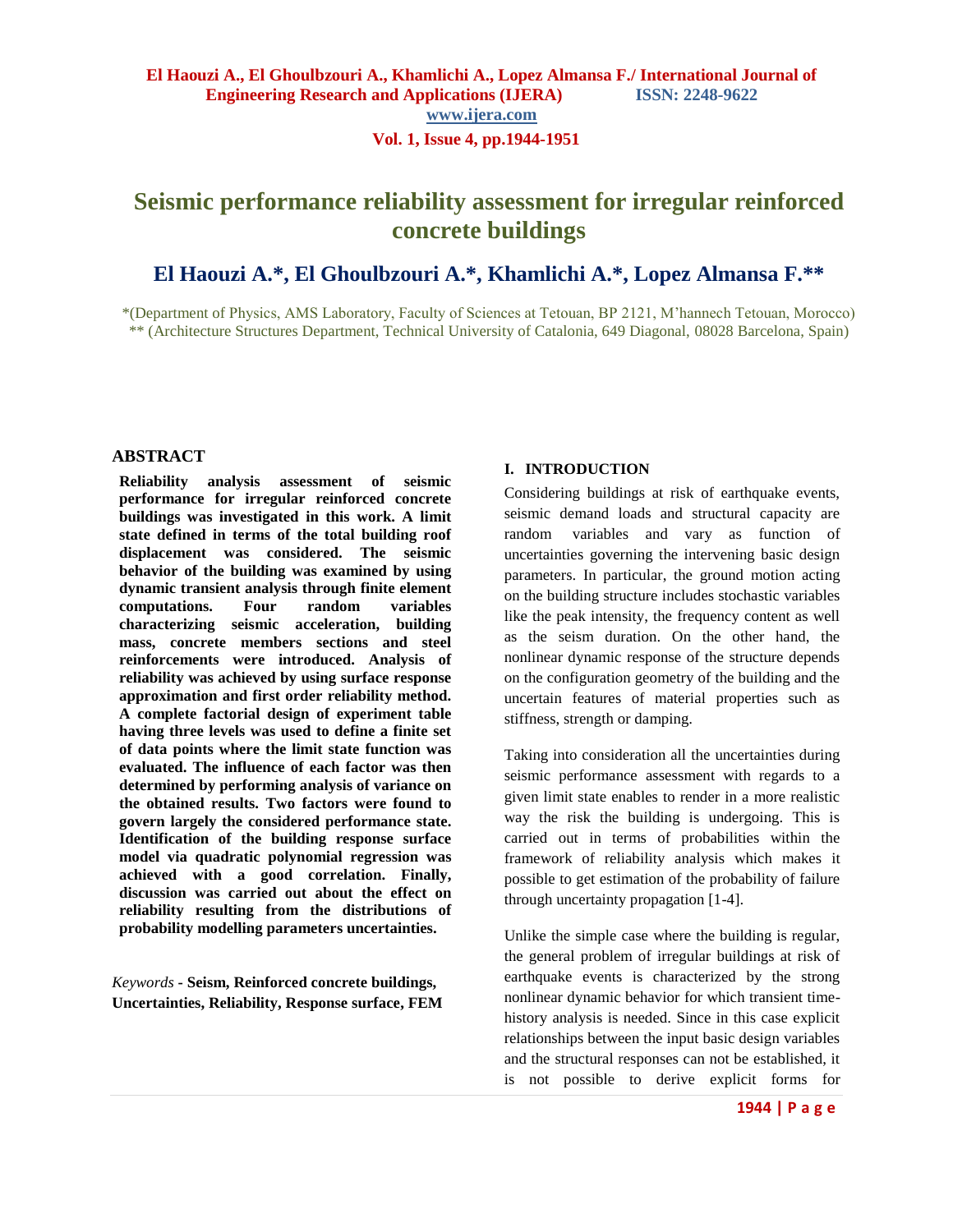# **Vol. 1, Issue 4, pp.1944-1951**

performance limit states. The calculation of failure probabilities relies then on either a lot of recurring simulations or on formulating a priori assumptions about the form of failure surfaces.

The simulation based methodology is essentially that which relies on Monte-Carlo process [5]. It does not require any assumption about the shape of the failure surface. However, the calculation of maximum responses necessitates obtaining the complete nonlinear dynamic history for each given state event. This is a rather severe limitation as dynamic transient analysis of building structures is known to be in general computationally demanding. Furthermore, to get acceptable confidence in probabilities with required orders of accuracy a large number of runs are needed.

To reduce the computational cost associated with Monte-Carlo simulation based methods, approaches using response surface approximation in order to represent the dynamic analysis results were introduced. In conditions where the explicit approximation can be made to be sufficiently accurate, reliability estimation and the optimization task of performance based design can then be simply conducted. However, the response surface needs to be adjusted to data, and these have to be developed by a priori runs of dynamic analysis where relevant set of combinations of the intervening variables should be used. Although this condition may be, to some extent, computationally challenging, the obtained response surface given in terms of the basic design variables permits definitely quick and efficient reliability estimation.

The objective of this work is to investigate feasibility of the response surface approach methodology [5-11] to assess the reliability of performance based seismic design for irregular reinforced concrete buildings. The limit state regarding limitation of the maximum building roof displacement is considered and four factors are introduced in the analysis. Two of them are associated to the seismic demand while the two others are related to the building structural capacity. These factors include the seismic acceleration, the building mass, concrete members sections and steel reinforcements sections. A data set of results was obtained by using deterministic dynamic nonlinear computations which were performed according to a full factorial design of experiment table built on the four factors by choosing three levels for each one of them. Analysis of variance was conducted on the obtained results and had shown that seismic acceleration and concrete members sections govern to large extent the considered performance limit state in the range of parameters that were studied. The results were used after that to derive a global quadratic polynomial surface interpolating the building roof displacement over the entire chosen range of design variables. This surface was used to examine the effect resulting from a particular choice of distributions of probabilities to represent the random variables.

A case study consisting of a 3-story reinforced concrete irregular building was considered. The building was subjected to permanent loads and to seismic excitation having intensities that are likely to occur in the northern zone of Morocco.

### **II. NONLINEAR DYNAMIC REPSONSE ANALYSIS**

Let u designate the global vector of generalized nodal displacements, then the dynamic equilibrium equation for the finite element discrete system modelling the building structure writes

$$
M\ddot{u} + C\dot{u} + K_{T}\Delta u = R - F
$$
 (1)

in which M , C , K are, respectively, the mass, the damping and the tangent stiffness matrices;  $\ddot{u}$  and  $\dot{u}$ are the global acceleration and velocity vectors at time  $t + \Delta t$ ;  $\Delta u$  is the global displacement increment between times t and  $t + \Delta t$ ; R is the vector of external actions at time  $t + \Delta t$ ; and F is the vector of internal forces at t .

In the following, nonlinear dynamic response analysis of the building is performed by means of ZeusNL software package [12-14]. ZeusNL is open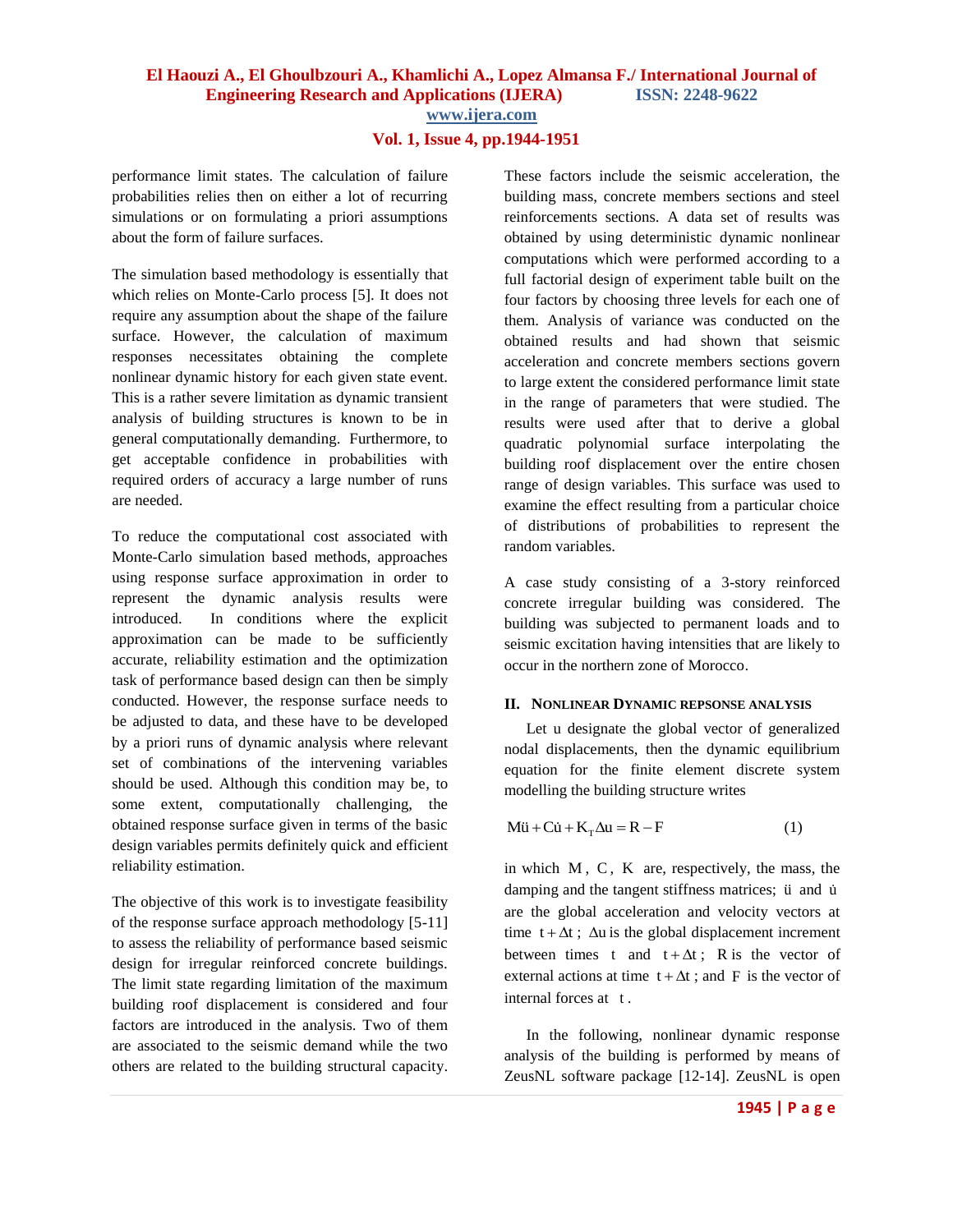### **Vol. 1, Issue 4, pp.1944-1951**

source software which provides an efficient way to run structural analyses such as conventional and adaptive pushover and nonlinear dynamic timehistory. The modelling takes into account both geometric and material nonlinear behaviour. The ZeusNL element library includes various element types that can be used to model structural elements such as beams or columns, non-structural elements like mass and damping and boundary conditions for supports and joints. Common concrete and steel material models are available, together with a wide choice of typical pre-defined steel, concrete and composite section configurations. The applied loading can include constant or variable forces, displacements or accelerations.

In dynamic analysis, non-structural mass and damping elements are added to the finite element model, and the dynamic equation of motion is solved by using one of the following explicit time integration schemes: Newmark (default) and Hilber-Hughes-Taylor. Modelling of seismic action in ZeusNL is achieved by introducing acceleration loading at the supports. The ability to employ different loading curves at each support allows for representation of eventual asynchronous ground excitation. Gravitational loads are included in the analysis as static initial forces, taking into account their effect on the internal stresses in each element and their corresponding plastic behavior in critical cross-sections.

In the present analysis, the 3D cubic elastic plastic beam-column element is used. This element gives a detailed inelastic modelling. It accounts for the spread of plasticity along the member length and across the section depth. To disretize masses, lumped mass element is used and no damping was considered.

The concrete behaviour was chosen to be described by the nonlinear concrete model with constant active confinement modelling (con2) [12]. This enables accurate uniaxial concrete behaviour description where a constant confining pressure is assumed in order to take into account the maximum transverse pressure from confining steel. This is introduced on the model through a constant confinement factor denoted k and used to scale up the stress-strain relationship throughout the entire strain range. To enter this concrete model during simulations, four parameters are required: compressive strength  $f_c$ , tensile strength  $f_f$ , crushing strain  $\varepsilon_{\rm c0}$  and confinement factor k.

The reinforcement steel behaviour was assumed to be a bilinear elastic plastic model with kinematics strain-hardening (stl1) [12]. This model is applied for the uniaxial modelling of mild steel. To enter this model during simulations, three parameters are required: Young's modulus E, yield strength  $\sigma_y$  and kinematic strain-hardening  $\mu$ .

The iterative strategy employed for dynamic analysis during the solution procedure is determined by specifying:

- The maximum number of iterations to be performed at each increment.

- The number of initial reformations of the tangent stiffness matrix to be performed at each increment.

- The step reduction factor when convergence is not achieved.

- The iteration, at which checks of divergence are performed.

- The reference tolerance value used to check for divergence of the solution.

There are two different convergence criteria in ZeusNL. The first is based on the norm of the out-ofbalance forces. Convergence is attained when the norm is smaller than the tolerance defined in Settings. The second criterion, which is the default, is based on the maximum iterative increment of displacements. These should be lesser than the specified displacement and rotation reference values.

**III. PROBABILISTIC MODEL FOR RELAIBILITY PERFORMANCE SEISMIC ASSESSMENT**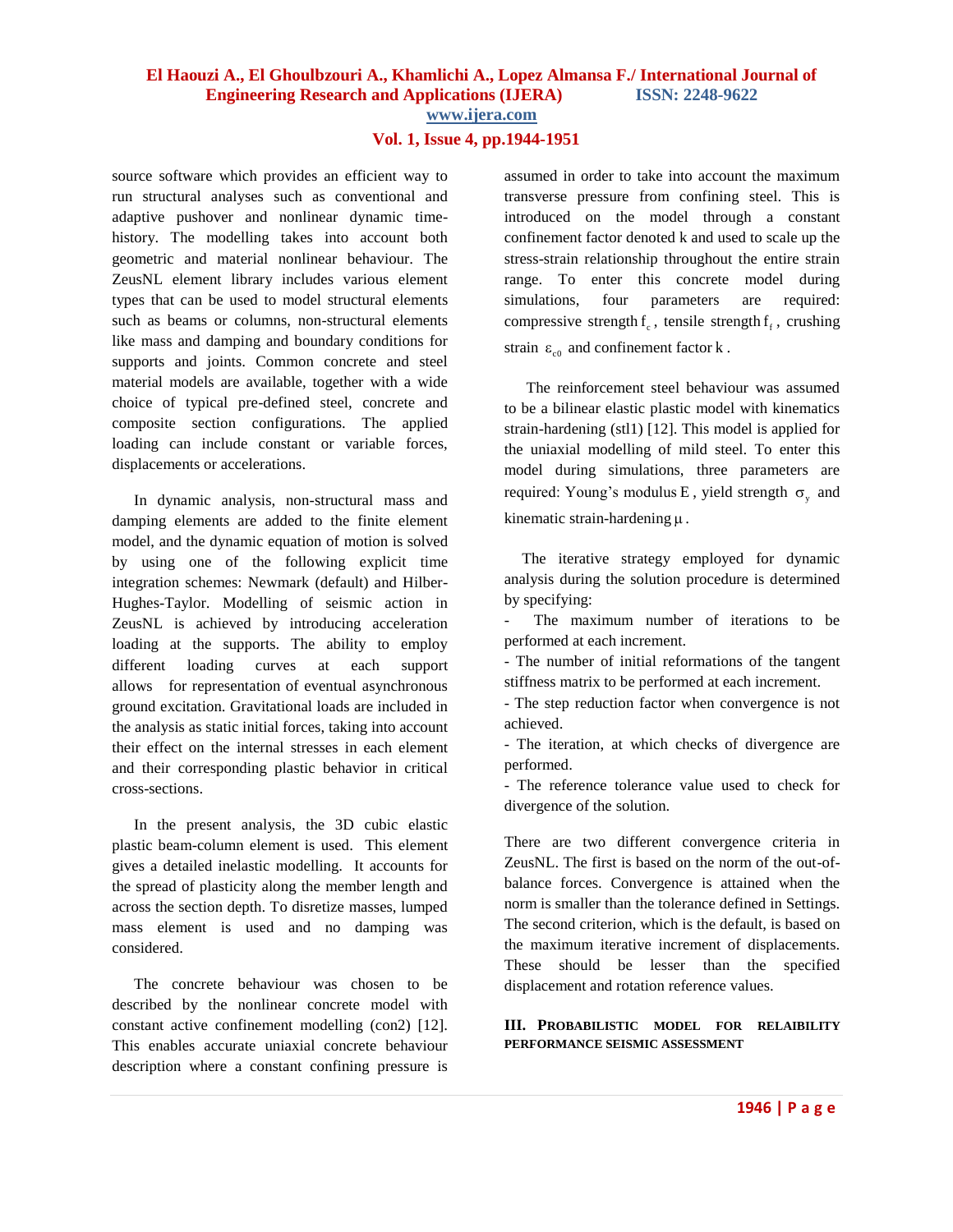# **Vol. 1, Issue 4, pp.1944-1951**

The dynamic response of a structure subjected to seismic excitation depends on a large number of variables. Some of these variables are associated to seismic demand in terms of the ground motion action while the others represent the part of the building structural behavior. All these variables exhibit uncertainty and are random in nature. However, all the parameters have not an equal effect on results. There are some variables which have strong effect on the limit state while the others have only rather marginal effects. To simplify the analysis in the context of seismic performance reliability assessment, only four factors are considered in the following. In fact, only two factors among them are found to monitor predominantly the performance state associated to limiting the building roof displacement.

Let us denote x the vector of basic design random variables. This vector include the peak ground motion acceleration denoted a, the mass factor denoted m , the concrete members section depth denoted c , and the steel reinforcement bars area denoted s . A single performance function  $g(x)$  is considered in this work under the following form

$$
g(x) = \delta_{\lim} - \delta(x) \tag{2}
$$

where  $x = \begin{bmatrix} a & m & h & s \end{bmatrix}^t$  is the vector of design variables with the exponent t designating the transpose,  $\delta_{\text{lim}}$  is the limit threshold displacement of the considered response being here the maximum building roof displacement  $\delta(x)$ .

The actual structural response  $\delta(x)$  is the building roof maximum displacement as obtained through a complete nonlinear dynamic analysis performed by ZeusNL for some given design variables vector x. The structural response will be here approximately represented by an explicit polynomial function of x. The approximation is obtained through regression of the obtained results according to a full factorial

design of experiment table constructed on the input variables x . A quadratic polynomial will be chosen.

The reliability probability for the limit state considered is obtained through evaluating the probability of the corresponding failure event  $g(x) < 0$ . This probability results from the multiple integral over the failure domain.

The main objective of this work is to compare reliability estimates for different distribution of probabilities describing the intervening random variable while the building dynamics is assumed to be represented by the response surface approximation. Three different distributions of probabilities are considered: Normal, Gumbel and Uniform. They are assumed to have the same means and the same standard deviations.

Reliability analysis is performed by using FORM analysis [2]. This method is based on two mean operations. Firstly, the design point in the transformed uncorrelated standard normal space is located. Secondly, the limit-state surface at this point is approximated by a hyper-plane and use is made of the properties of the standard normal space to obtain the probability estimate. The distance from the origin of the standard normal space to the design point is termed the reliability index and is denoted  $\beta$ . The first-order probability estimate is then found as  $P_f = \Phi(-\beta)$  where  $\Phi$  is the standard normal cumulative distribution of probabilities.

### **IV. CASE STUDY**

The 3D model of the building as built under ZeusNL software is depicted in figure 1. The building is a three-story irregular structure with three vertical plane frames at each side. It lays on the rectangular surface  $9.2 \text{ m} \times 11.7 \text{ m}$ . The height of stories is  $3 \text{ m}$ . To enhance irregularity of the building a steel column, represented in red colour on figure 1, was introduced in the first story. Its cross section is square and have the dimensions:  $25 \text{ cm} \times 25 \text{ cm}$ . All the other columns have square cross sections of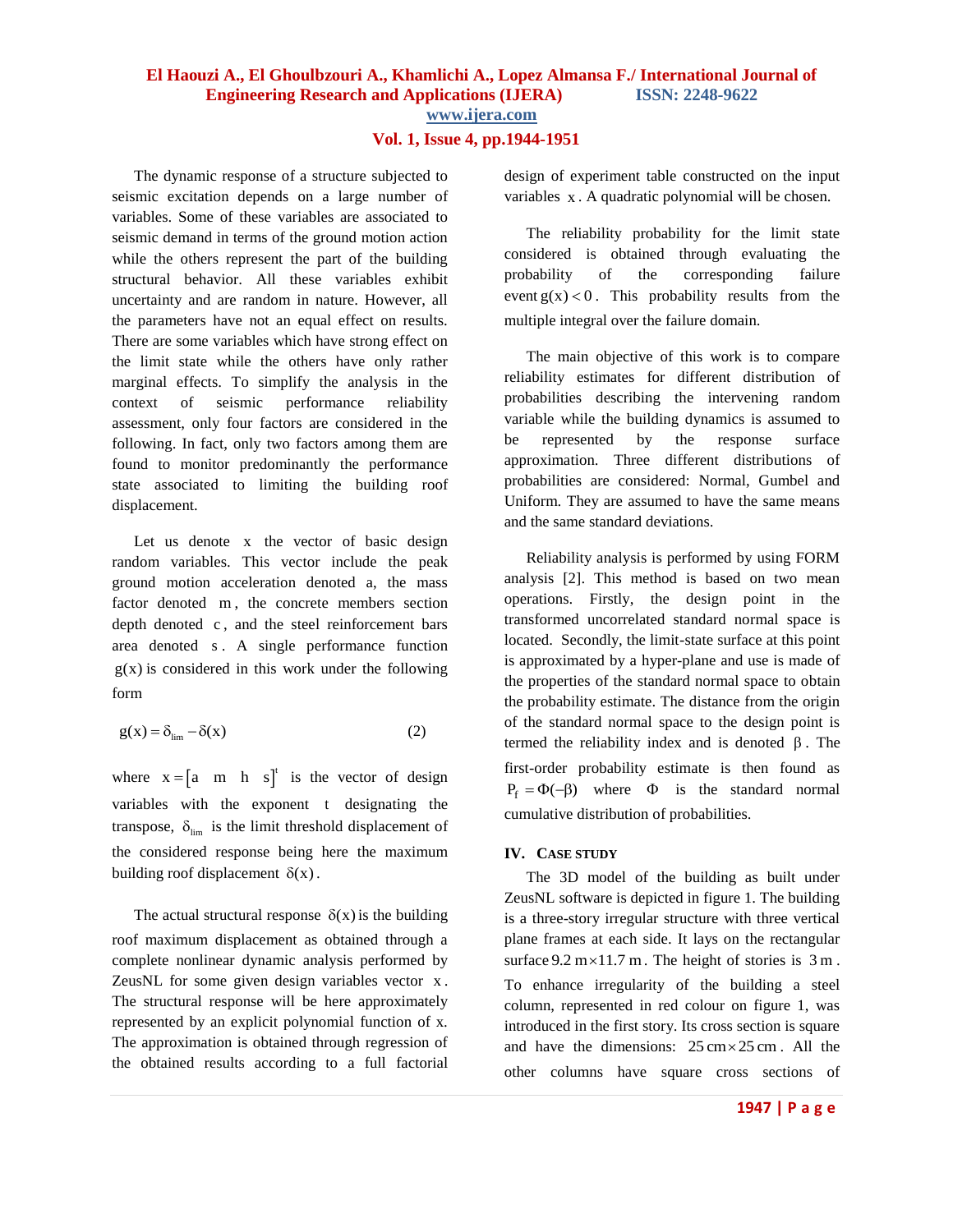# **Vol. 1, Issue 4, pp.1944-1951**

depth  $h \times h$ . They are reinforced according to figure 2a. Figure 2b shows the cross section of beams having the T-form. They are all assumed to be equal.



**Figure 1: The finite element model of the studied irregular building**

The material properties are assumed to be deterministic. The buildings columns and beams cross sections are assumed to be random and perfectly correlated among all the members. The depth of building structural members is assumed to be the same. Three levels were selected for this variable:  $h = 25$  cm;  $h = 30$  cm and  $h = 35$  cm.

The steel reinforcement sections are also assumed to be random and perfectly correlated. They are proportional to the same reference section denoted s. This last was varied according to the following values:  $s = 250$  mm<sup>2</sup>,  $s = 300 \,\text{mm}^2$ and  $s = 350 \,\text{mm}^2$ .

The confined concrete properties are:  $f_c = 25 MPa$ ,  $f_t = 2.5 \text{ MPa}$ ,  $e_{\rm co} = 0.002$ and  $k = 1.2$ . The unconfined concrete properties are the same but  $k = 1.02$ . Steel characteristics are:  $E = 2 \times 10^{11}$  MPa,  $\sigma_y = 500$  MPa and  $\mu = 0.01$ .





The seismic excitation is introduced in the analysis through using a scaled historical ground motion record: the Loma Prieta earthquake ground motion. This record is scaled to give the maximum seismic action expected to happen in the northern region of Morocco with a probability of exceedence higher than 50 years. Figures 3 and 4 give the ground motion acceleration scaled to the maximal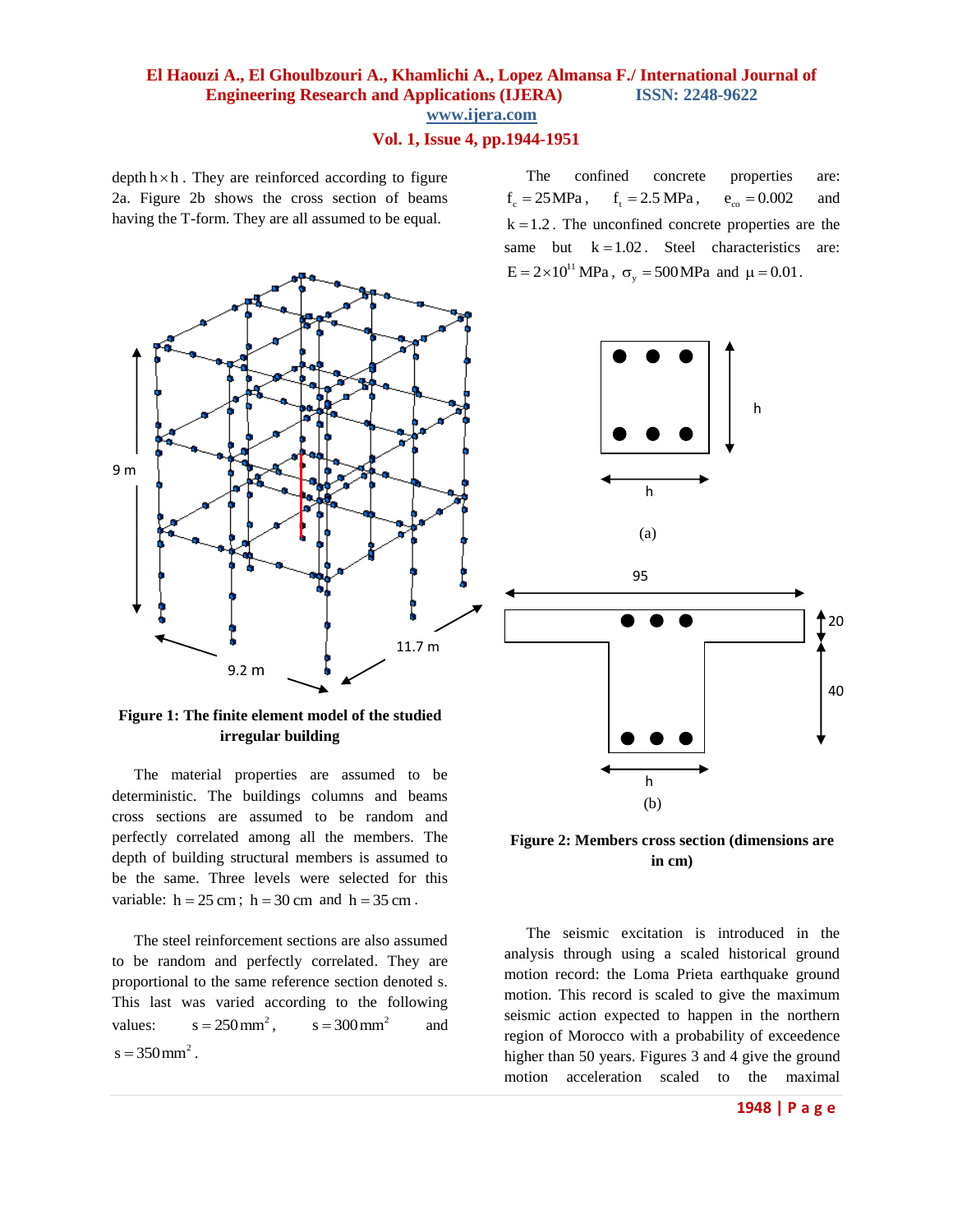# **Vol. 1, Issue 4, pp.1944-1951**

acceleration a =  $1.57 \text{ m/s}^2$ . During simulations intended to assess the influence of factors and to derive the response surface model, the maximum acceleration is assumed to have the following values  $a = 1.18$  m/s<sup>2</sup>,  $a = 1.57$  m/s<sup>2</sup> and  $a = 1.96$  m/s<sup>2</sup>. For Loma Prieta, the mean frequency value of ground motion accelerogram is 4.7Hz .

To perform reliability analysis, the peak acceleration is assumed to be a random variable having the mean value  $1.57 \text{ m/s}^2$  and the standard deviation  $0.39 \text{ m/s}^2$ .

The mean value of the total mass is obtained by considering the following combination  $G + 0.2Q$ , where G is the permanent load and Q the service load. The masses for all stories are assumed to be perfectly correlated. The mass scaled levels that were considered are:  $m = 8$ ,  $m = 10$  and  $m = 12$ . The total mass is assumed to be proportional to a random variable having the mean value 10 and the standard deviation 2.



**Figure 3: Loma Prieta scaled ground motion** 



**Figure 4: Loma Prieta frequency content**

The limiting value  $\delta_{\text{lim}}$  is considered to be deterministic. In this work, the threshold limit is fixed at the value  $\delta_{\text{lim}} = 0.14 \text{ m}$ . Other performance criteria can be introduced to distinguish performancebased engineering states with regards to earthquake events such as those defined according to the Federal Emergency Management Agency [15].

Using three levels for each design variable, 81 design points can be formed. Interpolating, in the mean square sense, the obtained maximum roof displacement results enables to determine the response surface which can be used to substitute the real dynamics of the building by a more simple metamodel. Accuracy of this model is tested by means of correlation coefficient, the obtained value of this coefficient in the present analysis is  $R^2 = 0.84$ . It should be noticed that the obtained response model is valid only within the intervals used to derive the model.

### **V. RESULTS**

Table 1 shows the results obtained by performing analysis of variance on the 81 maximum displacements. It can be noticed that the seismic acceleration and concrete section depth are the major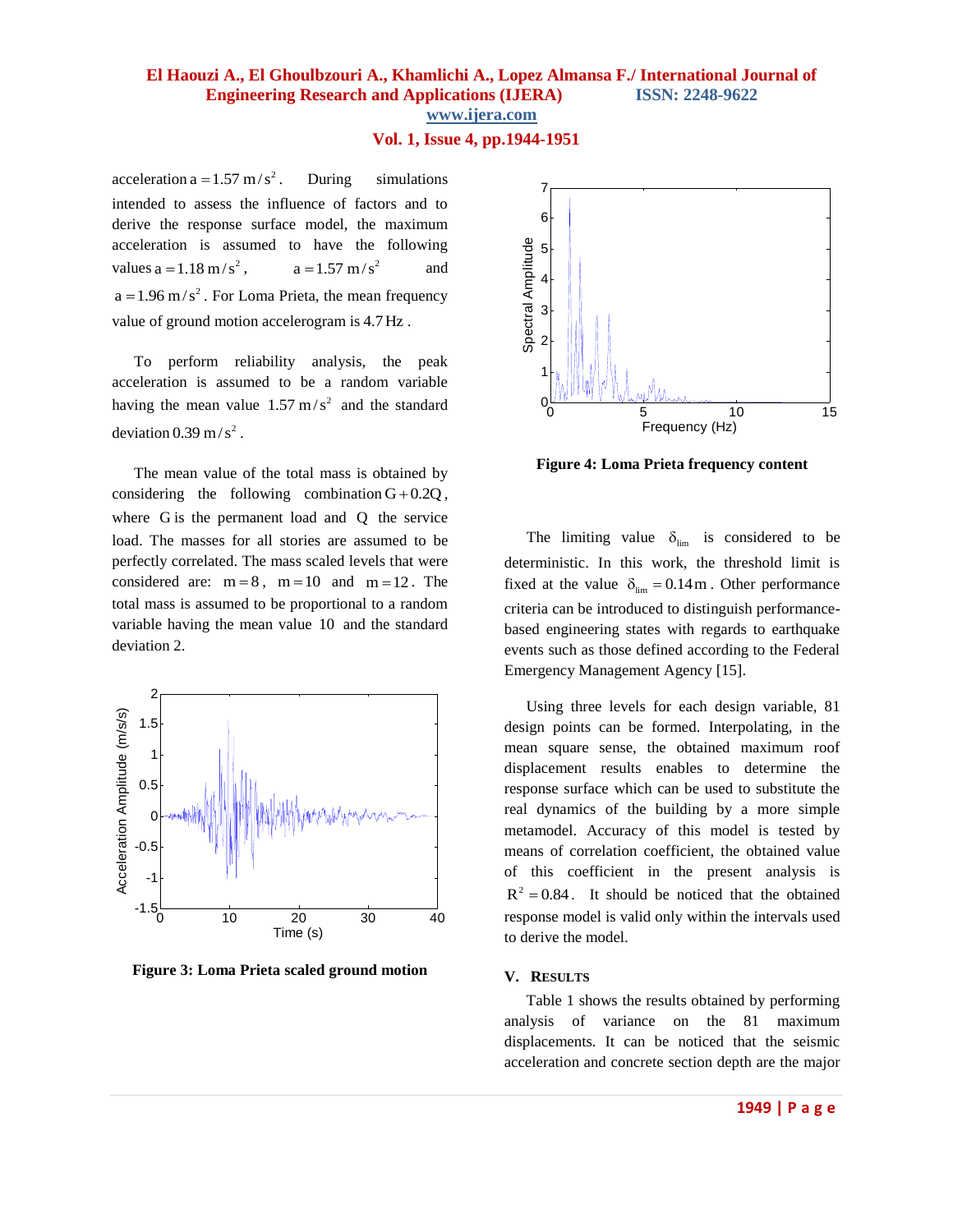### **Vol. 1, Issue 4, pp.1944-1951**

(3)

factor. They are followed by the interaction between mass and concrete section depth.

Using regression of the obtained results, the building roof displacement can be interpolated as:

 $\delta(a, m, h, s) = 2.3175 \times 10^{-2} + 1.5532 \times 10^{-1} a$  $\delta$ (a, m, h, s)=2.3175×10<sup>-2</sup> +1.5532×10<sup>-1</sup>a<br>-9.2465×10<sup>-3</sup> m-3.7348×10<sup>-3</sup>h+5.7147×10<sup>-4</sup>s  $-9.2465 \times 10^{3}$  m $-3.7348 \times 10^{3}$  h $+5.7147 \times 10^{4}$  s<br> $+1.4993 \times 10^{3}$  am $-2.208 \times 10^{3}$  ah $-1.7236 \times 10^{5}$  as  $+1.4993\times10^{-3}$ am-2.208 $\times10^{-3}$ ah-1.7236 $\times10^{-3}$ as<br> $+3.4472\times10^{-4}$ mh-4.5333 $\times10^{-5}$ ms-1.6333 $\times10^{-6}$ hs +3.4472×10<sup>-4</sup>mh-4.5333×10<sup>-3</sup>ms-1.6333×10<sup>-6</sup>hs<br>-8.6079×10<sup>-3</sup>a<sup>2</sup>+3.6991×10<sup>-4</sup>m<sup>2</sup>+1.6741×10<sup>-5</sup>h<sup>2</sup>

 $-2.6370\times10^{3} s^2$ 

|                       | а    | m  |    |
|-----------------------|------|----|----|
| Mean                  | 1.57 | 10 |    |
| Standard<br>deviation | 0.39 |    | 50 |

# **Table 2: Characteristics of the chosen random variables**

The obtained results in terms of the Hasofer-Lind reliability index and probability of failure as function of the chosen distributions of probabilities for each factor are as follows:

a: Normal; m: Normal, c: Normal, s: Normal  $\implies$   $\beta = 3.6414$ ,  $P_f = 1.36 \times 10^{-4}$ a: Uniform; m: Uniform, c: Normal, s: Normal  $\implies$   $\beta = 8.66$ ,  $P_f = 2.36 \times 10^{-18}$ a: Normal; m: Normal, c: Gumbel, s: Gumbel  $\implies$   $\beta = 1.31 \times 10^{10}$ ,  $P_f = 0$ a: Gumbel; m: Gumbel, c: Normal, s: Normal  $\Rightarrow$   $\beta = 6.3266$ ,  $P_f = 1.25 \times 10^{-10}$ a: Normal; m: Normal, c: Uniform, s: Uniform

### **VI. CONCLUSION**

Seismic performance of irregular buildings as affected by seismic action and building structural members geometry was investigated. Reliability analysis of the performance function associated to limiting the building roof displacement was assessed. This was performed by means of surface response approach and FORM method. Four factors were considered. The obtained results in terms of probabilities of failure had shown that these last depend hugely on the chosen distributions of probabilities that describe the uncertainties. It is not sufficient to know the mean and the standard deviation, identification of the density of probabilities is also required. The Normal distributions of probabilities had provided the most severe case.

**Acknowledgments**The authors would like to thank the Spanish AECI Agency for its financial support of this research work under project grant

Giving the design point  $a = 1.57$ ; m = 10;  $h = 30$ ;  $s = 200$  and the uncertainties means and standard deviations shown in table 2, reliability analysis can be performed by using Phimecasoft software [16].

| Source               | Sum Sa.   | d.f.           | Mean Sq.                  | F       | Prob>F         |
|----------------------|-----------|----------------|---------------------------|---------|----------------|
| a                    | 0.044516  | 2              | 0.022258                  | 126.278 | $\theta$       |
| m                    | 0.0007242 | 2              | 0.000362                  | 2.0544  | 0.1393         |
| c                    | 0.012779  | $\mathfrak{D}$ | 0.006389                  | 36.2503 | 0              |
| S                    | 0.0005506 | $\mathfrak{D}$ | 0.000275                  |         | 1.5619 0.22022 |
| a*m                  | 0.0001545 | 4              | 0.0000386                 |         | 0.2191 0.92651 |
| a*c                  | 0.0009543 | 4              | 0.0002386                 |         | 1.3535 0.26406 |
| a*s                  | 0.0003293 | 4              | 0.0000823                 |         | 0.4671 0.75954 |
| $m$ <sup>*</sup> $c$ | 0.0024614 | 4              | 0.0006153                 |         | 3.4911 0.01397 |
| $m*_{S}$             | 0.0009748 | 4              | 0.0002437                 |         | 1.3827 0.25401 |
| $c*s$                | 0.0003766 | 4              | 0.0000941 0.53413 0.71126 |         |                |
| Error                | 0.0084605 | 48             | 0.0001763                 |         |                |
| Total                | 0.072281  | 80             |                           |         |                |

**Table 1: Analysis of variance of the obtained results**